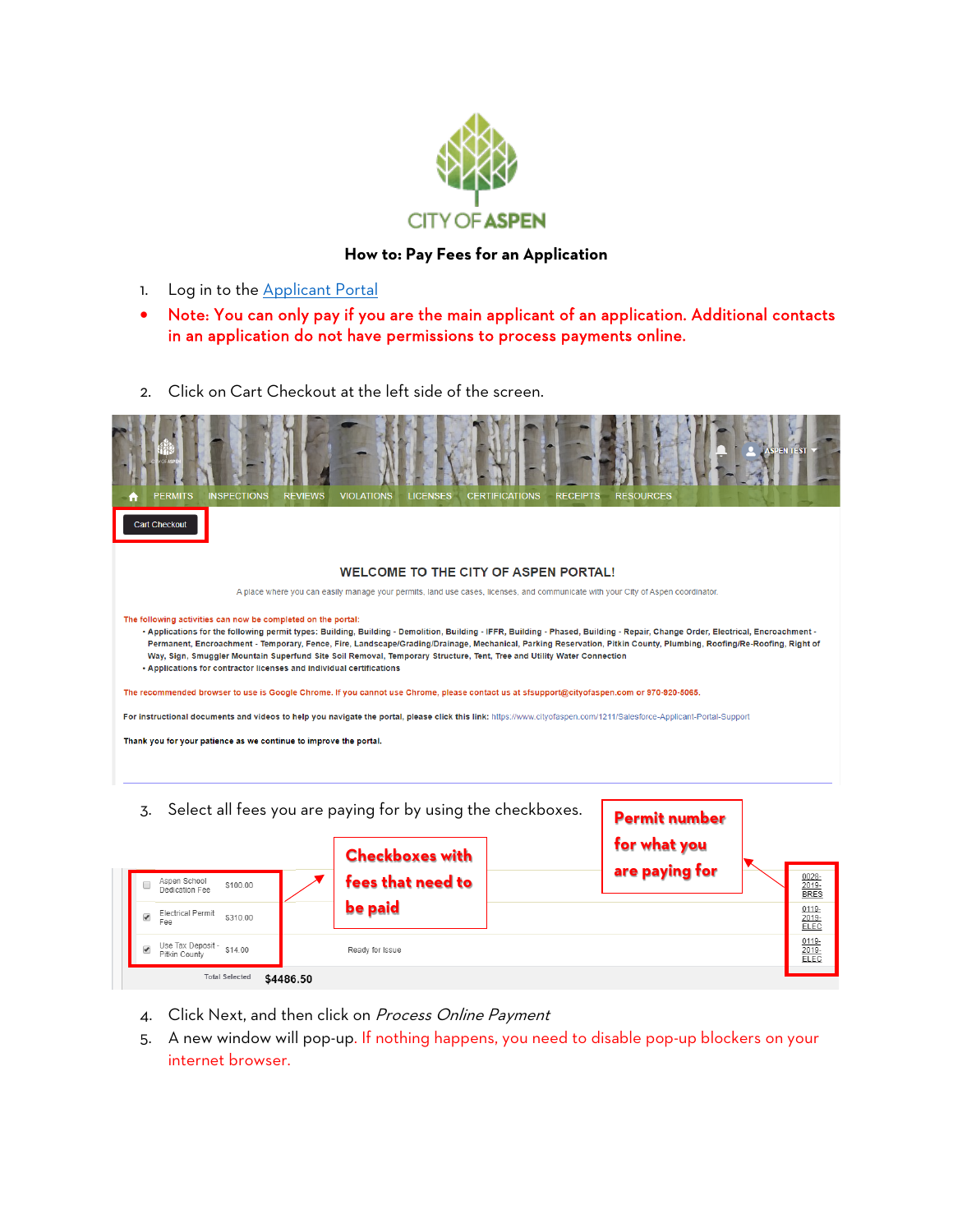6. You can choose between paying with a Credit Card or e-Check.

| <b>Payment Item</b>                                  | Reference Number                                                                                                                                                                                                                                                             |                |                  | Amount                          |          |
|------------------------------------------------------|------------------------------------------------------------------------------------------------------------------------------------------------------------------------------------------------------------------------------------------------------------------------------|----------------|------------------|---------------------------------|----------|
| Permits-Online                                       | a1P3s0000032WfUEAU                                                                                                                                                                                                                                                           |                |                  |                                 | \$100.00 |
| MuniciPay*Service Fee City of Aspen (non-refundable) |                                                                                                                                                                                                                                                                              |                |                  |                                 | \$2.55   |
|                                                      |                                                                                                                                                                                                                                                                              |                |                  | Total:                          | \$102.55 |
| п                                                    | Customer agrees to pay the above total amount according to the card issuer agreement & understands a non-refundable service fee will be charged to allow a<br>payment via credit card. Additionally, Customer has verified that the information above is correct. (required) |                |                  | <b>Ø</b> Cancel                 | O Next   |
|                                                      | Key Enter Card                                                                                                                                                                                                                                                               |                | Pay with E-Check |                                 |          |
| First Name*                                          | Last Name"                                                                                                                                                                                                                                                                   | Email Address* | <b>VISA</b>      | $\circ$<br>事<br><b>DISCOVER</b> |          |
| Street Address*                                      |                                                                                                                                                                                                                                                                              |                |                  |                                 |          |
| City <sup>*</sup>                                    | State <sup>®</sup>                                                                                                                                                                                                                                                           | Postal Code"   |                  | <b>Phone Number</b>             |          |
|                                                      | $\checkmark$                                                                                                                                                                                                                                                                 |                |                  |                                 |          |
| Card Number"                                         | Exp. Month"                                                                                                                                                                                                                                                                  | Exp. Year"     |                  | Card Sec. Code"                 |          |

- 7. On the screen fill out your payment information and process sale.
- 8. Once payment is complete, you will receive your receipt on a separate email.

## Prior to processing payment through the Applicant Portal, you can confirm your total amount with the following instructions:

1. Click on the Permits Menu



A place where you can easily manage your permits, land use cases, licenses, and communicate with your City of Aspen coordinator.